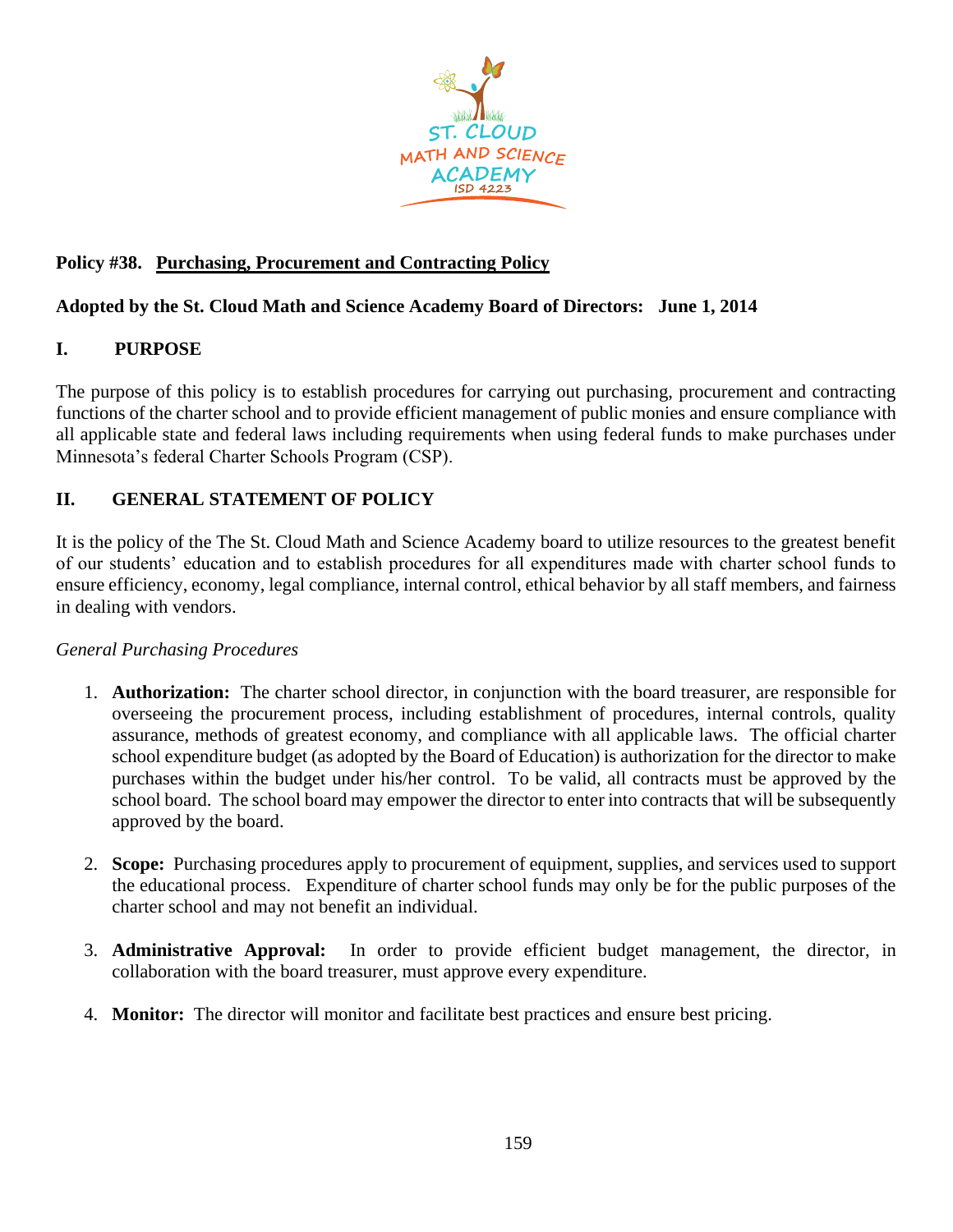- 5. **Economy:** Good business practice dictates that products will be purchased for the lowest price for acceptable quality. Lower prices can be achieved through researching best prices, cultivating business relationships, negotiating price contracts, buying in quantity, competitive quotation, or formal bid process.
- 6. **Purchasing Methods:** All charter school purchases must be made through methods authorized by the Board of Education. Approved methods include purchase orders, purchasing card, internet sites from reputable companies with which the school does business, request for a check, reimbursement to employees upon presentation of receipts for school district purchases and imprest cash. Advanced payment will only be made when required by the vendor.
- 7. **Purchasing Process:** Charter school payments for goods and services shall be reported to the school board for review no later than the next board meeting. The school board not only desires to have the opportunity to review purchases but wants no penalty or loss of discount to occur from making payment after the next board meeting. Purchasing card use and office supply web site purchases shall be reviewed by the school board at the meeting following payment. At no time shall any invoice remain unpaid by the charter school for more than 35 days to ensure prompt payment to the vendor and to avoid being cited in the annual audit.

#### a. **Requesting Goods and Services:**

- i. Requisitions for purchase orders. The charter school is to have a written procedure for the process of generating a purchase order for goods or services.
- ii. District purchasing card (credit card). The charter school is to have a written procedure for determining card holders, method of reconciliation of monthly statements, a plan for attaching of all receipts and the process for authorizing payment. Each cardholder is responsible for producing supporting documents that reconcile with the credit card bill. These supporting documents must be available for inspection by the director and the board of education as requested.
- iii. Internet site. Purchase from approved vendors using the purchasing card. Office supplies can be purchased from vendors with which a data communication relationship is maintained and no purchase order is necessary. When goods are received, purchaser notifies director (or designee) and payment will be generated.
- iv. Request for check. Services or supplies received and invoiced prior to initiating a purchase order may be paid by filling out a "request for check" form and getting director approval. Examples include attorneys, auditors, employee reimbursement for purchase of goods or mileage, and other contracted services where the total cost cannot be determined ahead of time.
- v. Employee reimbursement. Employees may be reimbursed for charter school expenses using a "request for check" form by attaching receipts and getting the director's approval. State sales tax cannot be reimbursed, so purchasing cards or purchase orders should be used whenever possible.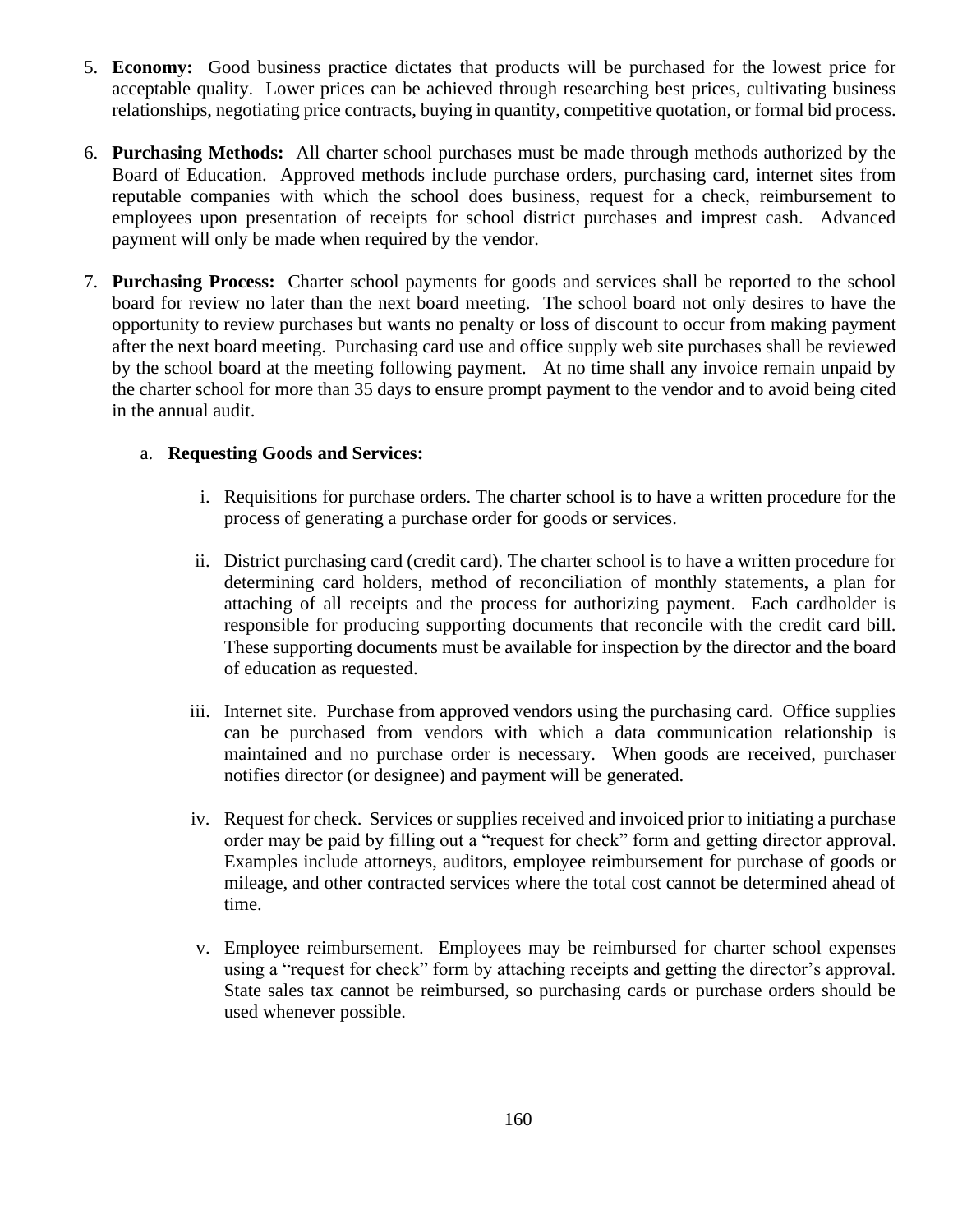- vi. Imprest (petty) cash. Petty cash boxes may be authorized by the Board of Directors, if recommended by the director. The director, or certain departments, may have \$100, and in special circumstances, up to \$250 in a petty cash box. The total receipts and cash must equal the authorized amount at all times. The boxes must be kept in a secure location and must be available for review by the director at any time and must be turned into the director's office and audited at the end of each fiscal year end.
- vii. Advance payment. From time-to-time it may become necessary to get an advance payment for goods or services. Upon approval of the director, advance payment will be made for such things as and extended field trips, conference travel by staff and/or for vendors who won't accept a purchase order. All receipts, along with any unspent funds must be turned in upon completion.
- b. **Receiving/Return/Storing:** The director or his/her designee, upon receipt of ordered goods, will make an inspection to insure accuracy of the order and condition off the goods. The initialed and dated packing slip/invoice should be filed for matching with invoice for payment.
- c. **Invoice/Payment:** Payment for goods and services will be made only after the receipt of the goods or services, with rare exceptions. MN Statute 471.425 requires payment within 35 days with exception for a negotiated shorter payment period between vendor and charter school. No company shall be paid late fees for payment within the 35 days.
- d. **Check Run/Emergency Purchase Orders/Emergency Payments:** The business management company, or office personnel, generally prints checks for payment two times a month. Emergency purchase orders and/or emergency payments will be made only with the recommendation of the director and after a conversation with the business management firm or office personnel and verification that the need is an emergency.
- e. **Outstanding Purchase Orders and Year End Cleanup:** Purchase orders remain unfilled and open until all items have been received and paid. Full year purchase orders (i.e., blanket POs for cell phone bills) and any unfilled purchase orders at June 30 of the fiscal year must be closed out and if necessary renewed with a different PO # for the new fiscal year. Authorization to make future purchases cannot extend beyond the end of the fiscal year.

### *Procedures for Purchases from \$10,000 to \$49,999 with non-federal money*

A contract for supplies, materials, equipment or construction estimated to cost from \$10,000 to \$49,999 must be made by obtaining two (State Statute) or more competitive quotes or by sealed bid. Charter school contracts of this size must be in compliance with MN Statute 471.345. The director and the board treasurer must oversee this process.

#### *Procedures for purchases \$50,000 and over with non-federal money*

A contract for supplies, materials, equipment or construction estimated to cost \$50,000 and over must be solicited by sealed bid after a public notice period. Contracts of this size must be in compliance with MN Statute 471.345. The director and the board treasurer must oversee this process.

*Procedures for using federal funds to purchase materials, products, or services under Minnesota's federal Charter Schools Program (CSP).*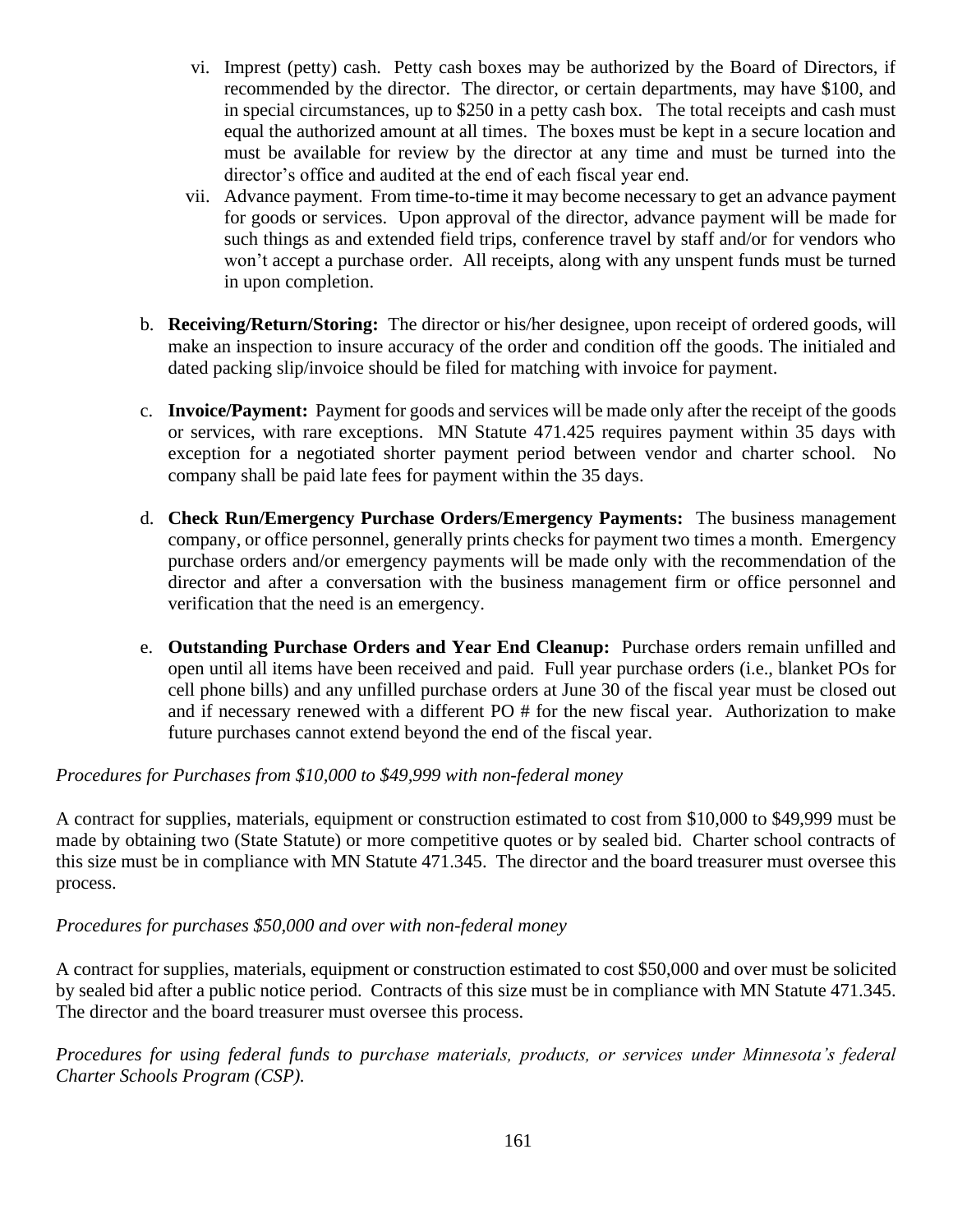- A. Follow the eight steps as outlined above for General Purchasing Procedures. This will assist the school in following a free and open competitive process in securing those products or services. It will allow the school to properly document their purchasing activities and decisions. In addition, this policy will assist the school in following the special rules for particular kinds of purchases typically used under the federal Charter School Program. The federal requirements for these administrative areas are found in the Code of Federal Regulations (CFR) at 34 CFR 80.36 for governmental subrecipients and 34 CFR 74.40-48 for subrecipients that are non-profit organizations (e.g. CSP subgrantees). These regulations are found at [www.ed.gov/policy/fund/reg.](http://www.ed.gov/policy/fund/reg)
- B. The Federal CSP has permitted three Procurement Methods as follows:
	- a. Small purchases(34 CFR 80.36(d)(1)):
		- May be used for procurement of \$100,000 or less in the aggregate:
		- $\blacksquare$  Small purchases are usually made through the use of purchase orders for purchases of goods and written contracts for purchases of consultant vendor services;
		- **•** Proposals must be solicited from a three to five qualified sources (Federal CSP Grant Requirements) consistent with the nature and requirements of the procurement;
		- Competition is sought through oral or written price quotations; and
		- For procurement of goods, catalogs or price lists may also be used.
	- b. Competitive Proposals (34 CFR 80.36(d)(3)):
		- A procurement in excess of the small purchase threshold (more than \$100,000) may not be inappropriately broken up into smaller components solely to qualify for the less complicated procedures followed under the "small purchases" approach.
		- Contact Cecilia Cannon at (651) 582-8449 for guidance on competitive proposal procedures.
	- c. Noncompetitive proposals/sole source procurement (34 CFR Part 80.36(d) (4)) Noncompetitive negotiations may be utilized only under very limited circumstances. The CSP subgrantee must show that another method of procurement was infeasible because:
	- The item or service was only available from a single source;
		- A public emergency or condition requiring urgency existed which did not permit the use of competitive procurement; or
		- Competition was determined to be inadequate after receiving proposals from numerous sources.
- C. Contracting with small and minority firms and women's business enterprises [34 CFR Part 80.36 (e)]. Grantees and subgrantees will take all necessary affirmative steps to assure that small and minority firms and women's business enterprises are used when possible. Affirmative steps include:
	- a. Placing qualified small and minority business and women's business enterprises on solicitation lists;
	- b. Assuring that small and minority business and women's business enterprises are solicited whenever they are potential sources;
	- c. Dividing total requirements, when economically feasible, into smaller tasks or quantities to permit maximum participation by small and minority business, and women's business enterprises;
	- d. Establishing delivery schedules, where the requirements permits, which encourage participation by small and minority business and women's' business enterprises; and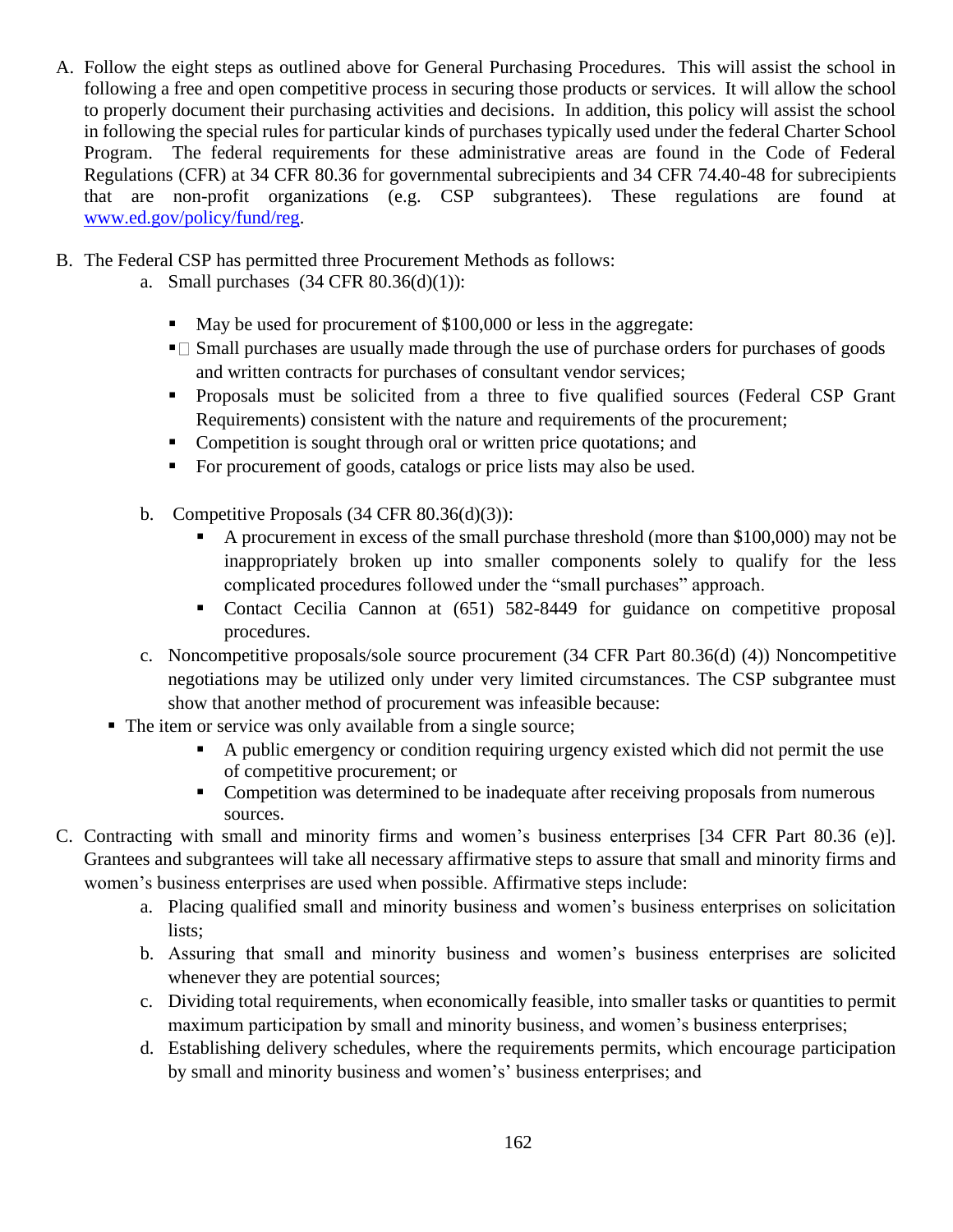- e. Using the services and assistance of the Small Business Administration, and the Minority Business Development Agency of the Department of Commerce.
- D. The Administrative Process. The administrative procedures shall include a *system of contract administration* that includes the following:

# *WRITTEN PROCUREMENT PROCEDURES*

For procurements within the small purchase threshold (\$100,000) the procurement procedure ensures that the purchase of unnecessary or duplicate items is avoided; and a cost or price analysis will be performed for every proposed procurement action, including contract modifications and documentation to that effect is maintained in the procurement file.

### *SELECTION PROCEDURES*

The charter school selection procedures ensure that:

- Awards will be made to the bidder/offer or whose offer is responsive to the solicitation and is most advantageous to the CSP subgrantee, price and other factors considered;
- Any and all offers may be rejected when it is in the CSP subgrantee's interest to do so;
- The CSP subgrantee ensures that the award is only made to responsible contractors possessing the ability to perform successfully under the terms and conditions of the proposed procurement;
- Consideration will be given to such matters as contractor integrity, compliance with public policy, record of past performance, and financial and technical resources; and
- The charter school will check references, contact current and prior clients, check resource organization web sites, etc.
- The charter school ensures that there are protest procedures in place to handle and resolve disputes relating to procurement and in all instances report such disputes to the State (34 CFR 80.36(b)(12)).

# *CONTRACT ADMINISTRATION PROCEDURES*

If a charter school has contract administration procedures it will:

- Insure all purchase orders (and contracts) are signed by the authorized official(s) of the CSP subgrantee;
- Determine the adequacy of contractor performance  $(34 \text{ CFR } 80.36(b)(2))$ ; and
- Establish reasonable payment schedules defining amount and timing of funds to be paid (we recommend payment *after* services rendered).
- **Exercise 1** Insure items delivered and paid for are consistent with the purchase order and/or contract for the goods or services;
- **•** Provide that timely payment to vendors occurs once the order is delivered, inspected, accepted, and payment authorized.

# *WRITTEN CONTRACTS WITH VENDORS WILL INCLUDE THE FOLLOWING:*

**•** Provisions or conditions that allow for administrative, contractual or legal remedies in instances in which a contractor violates or breaches the contract term, and provisions which provides for such remedial actions as may be appropriate;